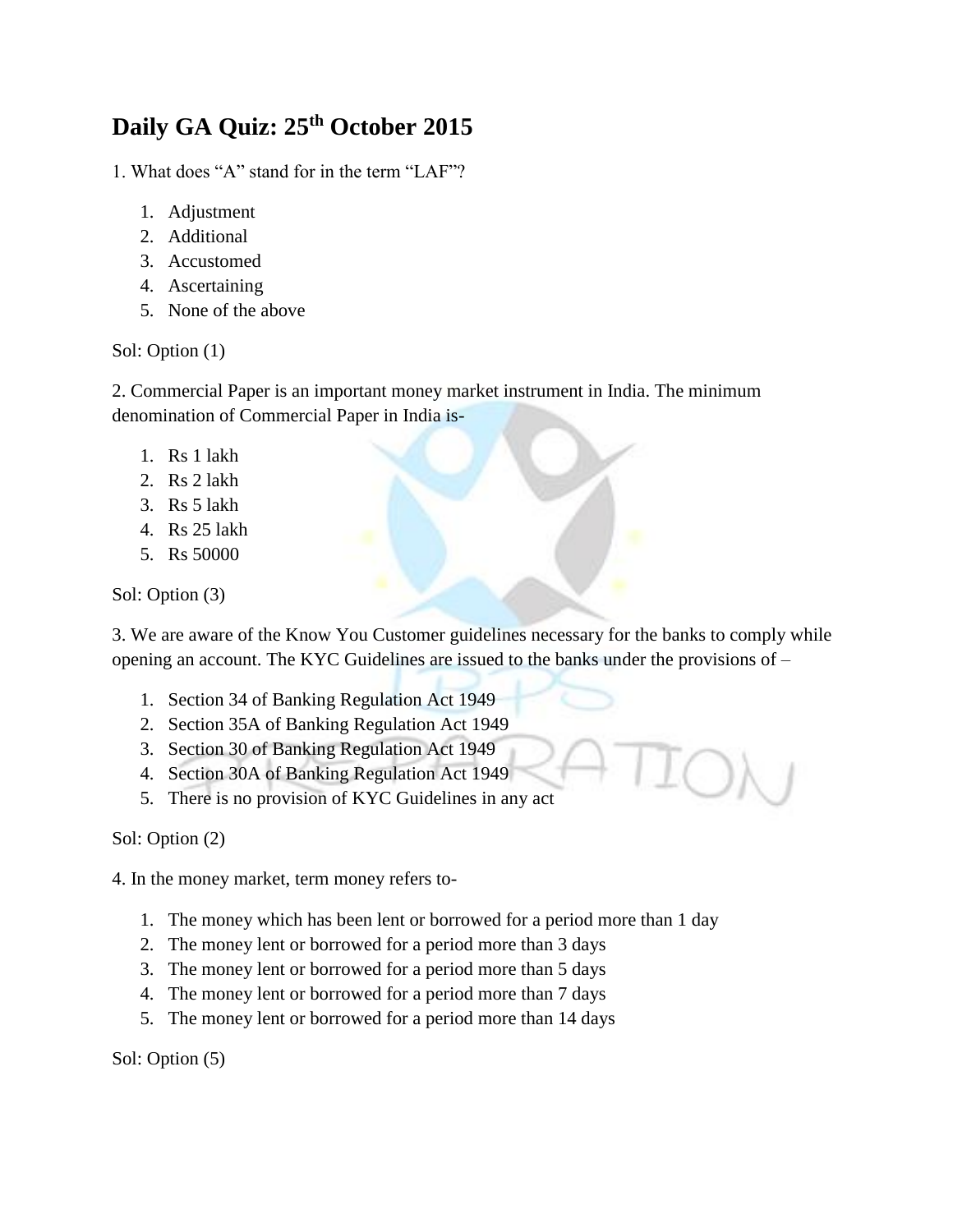5. When a customer is not satisfied with the ruling of the banking ombudsman, he or she can approach which of the following authorities?

- 1. Governor of RBI
- 2. Deputy Governor of RBI
- 3. Any court of law
- 4. The High Court where the complainant is a permanent resident
- 5. Any of the above

## Sol: Option (2)

6. The Reserve Bank of India has recently allowed tap and pay transaction without the use of PIN upto an amount of –

- 1. Rs 2000
- 2. Rs 1000
- 3. Rs 500
- 4. Rs 5000
- 5. Rs 10000

Sol: Option (1)

7. RBI uses the monetary policy mechanism to satisfy which of the following purposes?

- 1. Supply of money
- 2. Availability of money
- 3. Cost of money
- 4. All of the above
- 5. None of the above

Sol: Option (4)

8. "The World's Local Bank" is the tagline of which of the following private sector banks?

- 1. ICICI Bank
- 2. HDFC Bank
- 3. HSBC
- 4. Standard Chartered Bank
- 5. RBL Bank Limited

## Sol: Option (3)

- 9. Lingaraj Temple is located in which of the following Indian states?
	- 1. Bihar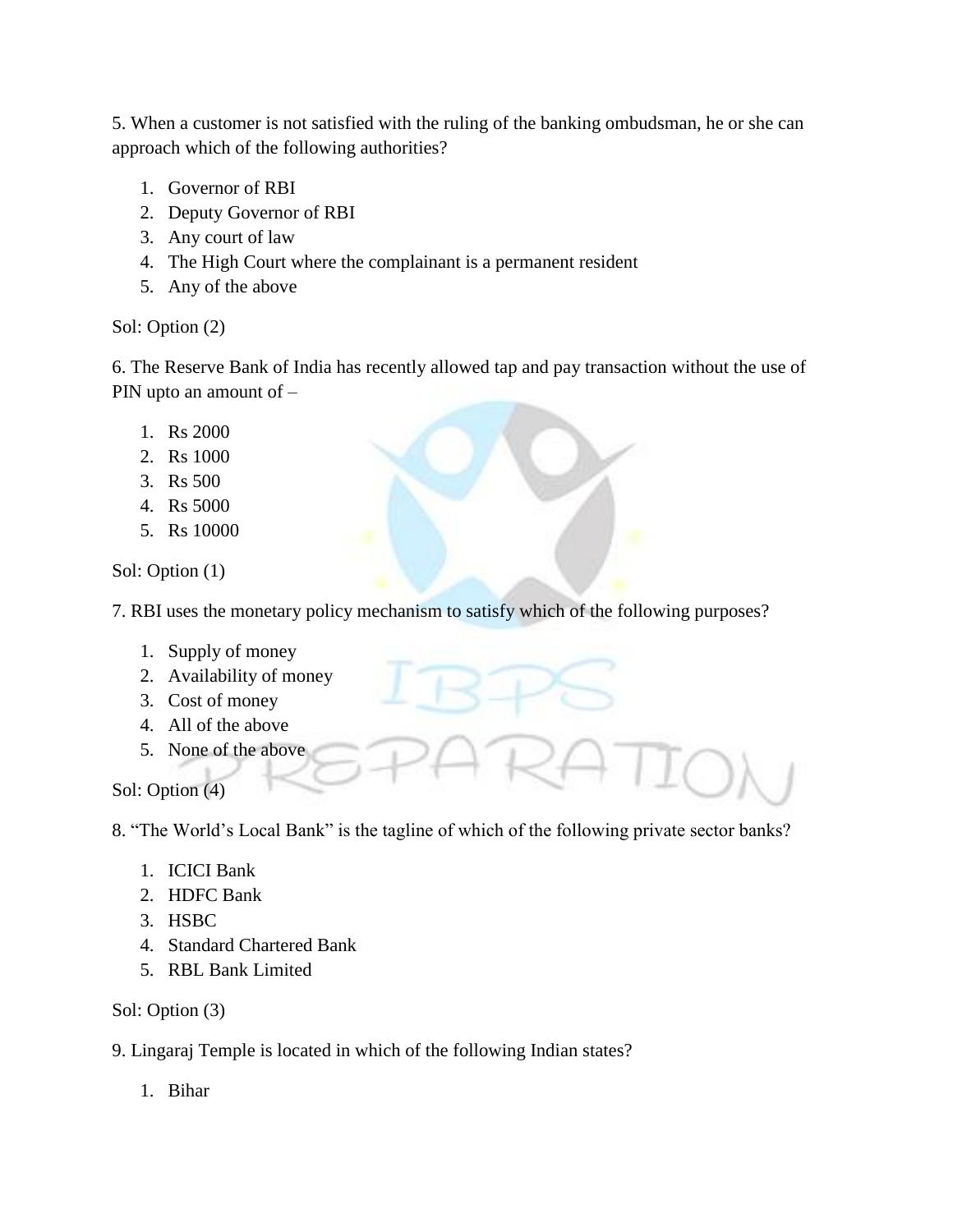- 2. Odisha
- 3. Madhya Pradesh
- 4. Uttar Pradesh
- 5. Uttarakhand

## Sol: Option (2)

10. Kyat is the official currency of which of the following countries of the world?

- 1. Maldives
- 2. Myanmar
- 3. Indonesia
- 4. Oman
- 5. Sri Lanka

Sol: Option (2)

11. Jawaharlal Nehru Port is located in-

- 1. New Delhi
- 2. Mumbai, Maharashtra
- 3. Run of Kutch, Gujarat
- 4. Thiruvanthapuram, Kerala
- 5. Rameswaram, Tamil Nadu

## Sol: Option (2)

12. Which of the following north eastern states has become the first one from the region to have implemented the PMJDY scheme 100%?

- 1. Meghalaya
- 2. Mizoram
- 3. Nagaland
- 4. Assam
- 5. Arunachal Pradesh

## Sol: Option (1)

13. Emad, a new generation long-range missile has recently been successfully test fired by which of the following countries?

- 1. Iran
- 2. Iraq
- 3. Syria
- 4. South Africa